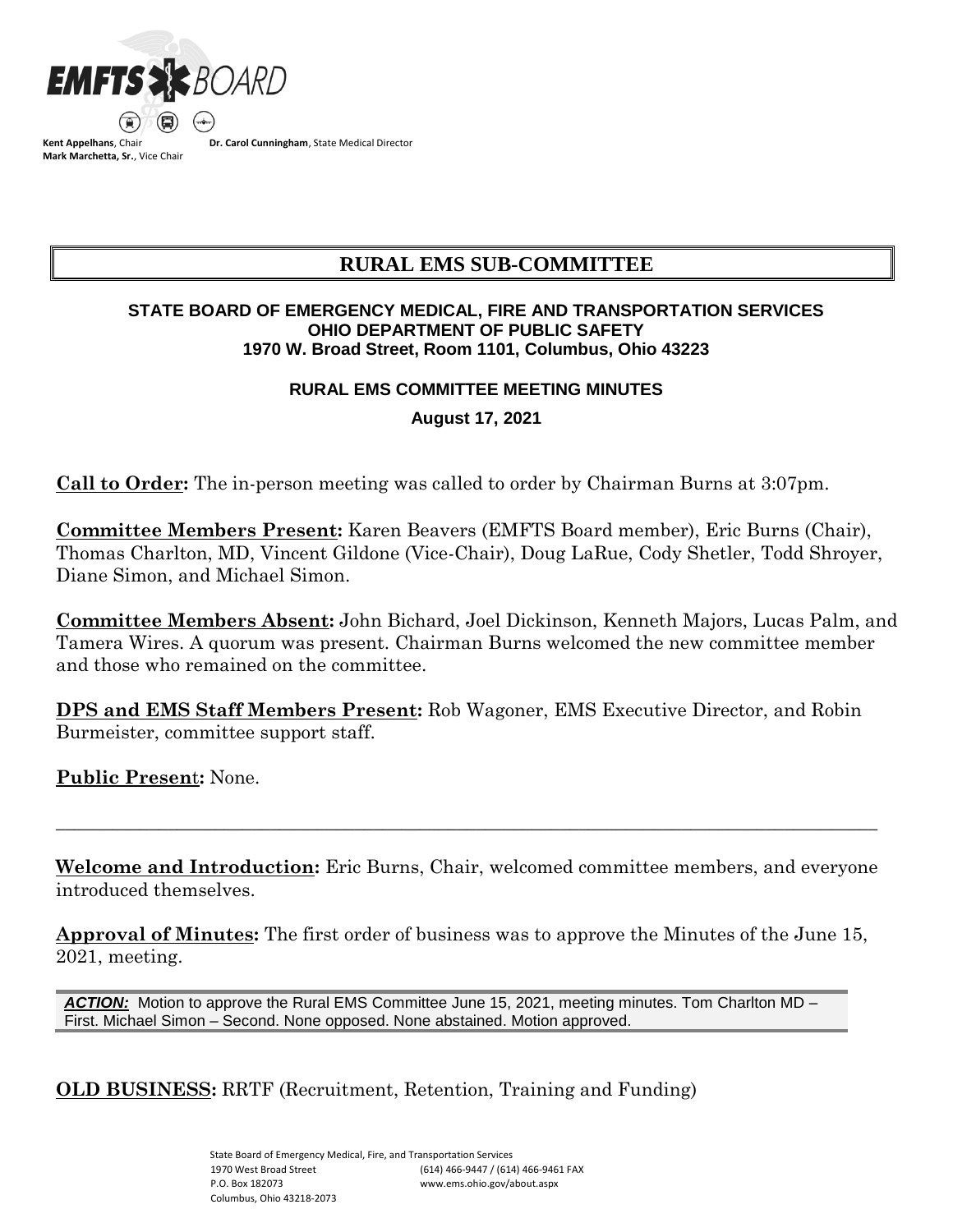#### **State Board of Emergency Medical, Fire, and Transportation Services Page** 2

The main focus of the meeting centered on recruiting and retention of EMS providers. Ideas included using surveys, public service announcements about the critical need for EMS personnel, a web page set up where job postings can be listed, and using course pretests for reading and comprehension so that a tutor can be assigned to a student if needed. Separating recruiting and retention into two independent focus points is a consideration. EMS Executive Director Wagoner shared that some funds from the American Rescue Plan Act have been designated for recruitment and retention use for fire and EMS use in 2022-23. Funds must be used within two years. A plan for the use of the funds is being developed and more information will be forthcoming.

Discussed turned to developing community culture to support fire and EMS has proven to be successful. Use of social media, being flexible, and having a work-life balance is essential. When overtime is mandated, morale declines.

Discussion also ensued about contacting legislators regarding making EMS essential in Ohio. Some members shared that they have seen recent media addressing this, which is a start.

Concerns about lower wages in EMS was discussed as the main reason that certified EMS personnel move on to RN and PA degrees as they can make more money. Paramedics can work in ERs until 10/1/22 due to the passage of the EMS Staff bill. This strains remaining EMS workers who have to cover more shifts and lose work-life balance and getting burned out.

Due to nursing shortages, many hospital ERs cannot have all their beds available. Staff on ambulances are not responsible for patients once they are on hospital property, and patients are suffering as they may sit in an ER waiting room for over 12 hours. Hospitals are obligated to put the patient somewhere in the hospital. Mr. Gildone shared that his county no longer has OB services due to shortages.

Creating public awareness of what health services and public services cost was discussed as well as the state needing to increase Medicaid reimbursements as the state can mandate an increase. Health care is being redefined across the country, which affects EMS. The public needs to stand up and say the current health care is not acceptable. No funding for wages for paramedics holding college degrees. Fire doesn't run near as often as EMS yet fire has higher wages, better retirement plans, and less hours.

The EMS website is being revamped, but there is no job availability posting pages or sections. The committee discussed putting a link on the page to an EMS job page. Karen Beavers will check with the Ohio EMS Association to see if a job information page can be added to it.

**NEW BUSINESS:** The committee discussed that logistics in Ohio is poor and facilities are unsure when supplies will arrive. EMS systems around the country are starting to fail because there are not enough CDL drivers to get the trucks out to deliver the supplies.

Discussion took place about holding an "EMS on the Hill" in Ohio. Fire is the biggest caucus at this time and is organized. The committee also discussed the need to have an EMS representative on the EMFTS Board instead of an aide. These are political appointments. Send people to organizations, schools, etc., and stress the community needs certified health care workers. EMS needs to organize for the common good. This will require a mentality change for the overall good. EMS-Fire agencies have figured out how to promote themselves and EMS agencies need to learn how to do this. Very expensive platform to run EMS. EMS is staffed for efficiency, but that efficiency transfers to burnout.

Telemedicine is being used increasingly. It is on the EMFTS strategic plan to "treat in place." One drawback is that patients then refuse to go to the hospitals, or they are taken to the hospital but really didn't need to be transferred. Work is being done towards obtaining funding. Recognition of a critical care paramedic certification would be helpful.